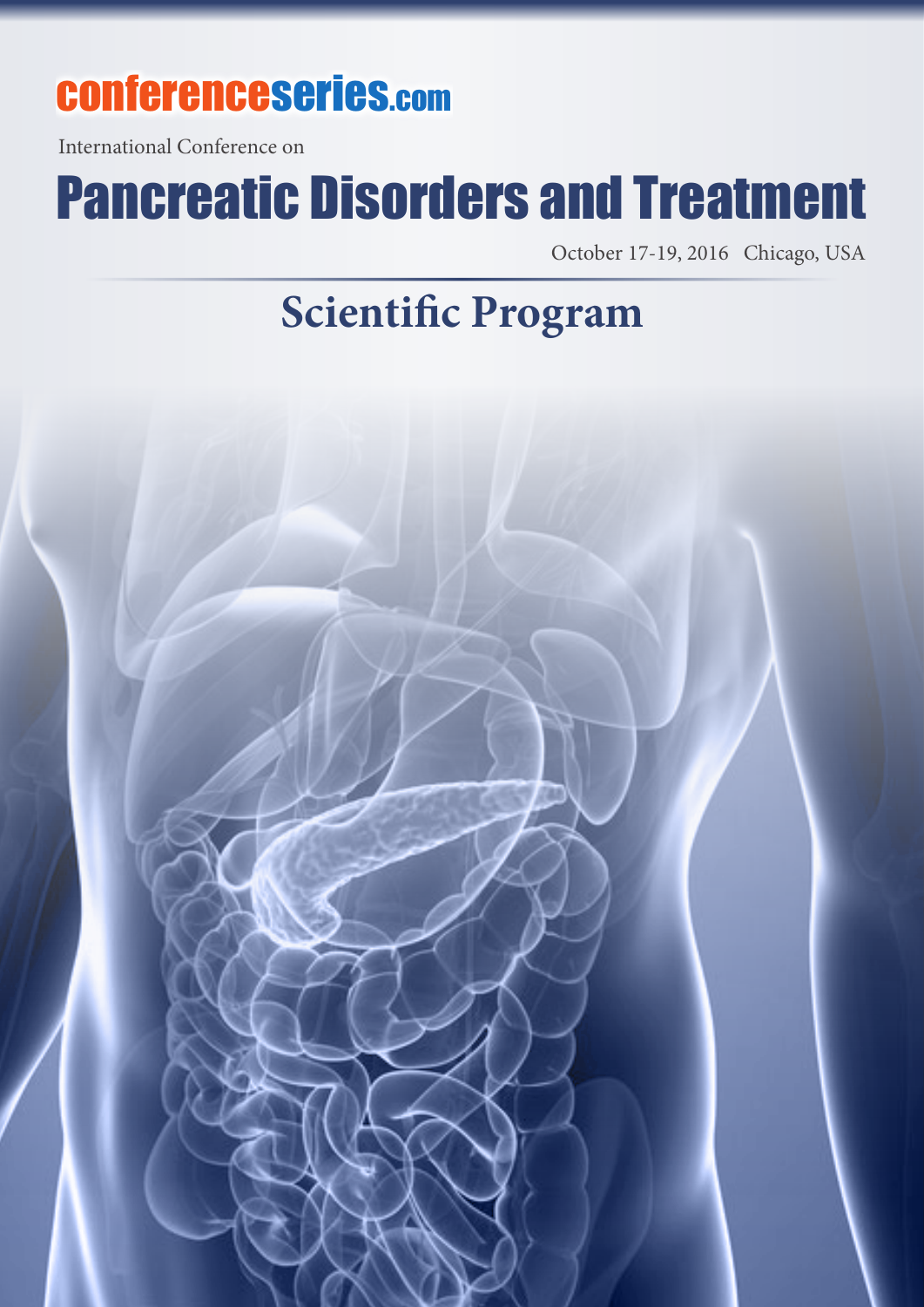#### **08:00-08:45 Registrations**

**Day 1 October 17, 2016**

#### **Vienna Room**

### conferenceseries.com 08:45-09:15 Opening Ceremony

|                         | <b>Keynote Forum</b>                                                                                                                                                                                                            |  |  |
|-------------------------|---------------------------------------------------------------------------------------------------------------------------------------------------------------------------------------------------------------------------------|--|--|
| 09:15-09:20             | <b>Introduction</b>                                                                                                                                                                                                             |  |  |
| 09:20-10:00             | Title: Endoscopic ultrasonography(EUS) for diagnosis and treatment of pancreatic cystic<br>lesions: Primary results of a prospective single-center study of 120 patients<br>Engiang Linghu, Chinese PLA General Hospital, China |  |  |
| 10:00-10:40             | <b>Title: Development of Targeted Therapies for Pancreatic Cancer</b><br>Pinku Mukherjee, University of North Carolina at Charlotte, USA                                                                                        |  |  |
|                         | <b>Panel Discussion</b>                                                                                                                                                                                                         |  |  |
|                         | <b>Group Photo</b>                                                                                                                                                                                                              |  |  |
|                         | Networking and Refreshment Break 10:40-10:55 @ Athens Room                                                                                                                                                                      |  |  |
| 10:55-11:35             | Title: Inhibition of S-Adenosylmethionine-Dependent Methyltransferase Attenuates TGF-<br>$\beta$ 1-induced EMT and Metastasis in Pancreatic Cancer: Putative Roles of miR-663a and<br>miR-4787-5p                               |  |  |
|                         | Rajgopal Govindarajan, Ohio State University, USA                                                                                                                                                                               |  |  |
| <b>Panel Discussion</b> |                                                                                                                                                                                                                                 |  |  |
| <b>Sessions:</b>        |                                                                                                                                                                                                                                 |  |  |
|                         | Pancreatic Enzymes and Hormones   Pancreatic Disorders & Treatment   Pancreatitis   Pancreatic Tumors and<br><b>Cancers   Pancreatic Surgery and Transplantation</b>                                                            |  |  |
|                         | Session Chair: Christine Mehner, Mayo Clinic Jacksonville, USA                                                                                                                                                                  |  |  |
|                         | Session Co-chair: Paul R Kunk, Adventist University of Health Sciences, USA                                                                                                                                                     |  |  |
|                         | <b>Session Introduction</b>                                                                                                                                                                                                     |  |  |
| 11:35-12:00             | Title: What it is and what it is not - Type 2 diabetes mellitus                                                                                                                                                                 |  |  |
|                         | Jose Mario F De Oliveira, Universidad Federal Fluminense, Brazil                                                                                                                                                                |  |  |
| 12:00-12:25             | Title: Pancreatic Cancer Treatment Innovations: Is immunotherapy the answer?                                                                                                                                                    |  |  |
|                         | <b>Paul R Kunk, Adventist University of Health Sciences, USA</b>                                                                                                                                                                |  |  |
|                         | Title: Effective Electrochemotherapy for Advanced, Irresectable Pancreatic Tumors: An in vitro<br>12:25-12:50 model study                                                                                                       |  |  |
|                         | R Sundararajan, Purdue University, USA                                                                                                                                                                                          |  |  |
|                         | Title: Sealing pancreaticojejunostomy in combination with duct-parenchyma-to-mucosa-seromuscular                                                                                                                                |  |  |
|                         | 12:50-13:15 one-layer anastomosis: A novel technique to prevent pancreatic fistula after pancreaticoduodenectomy                                                                                                                |  |  |
|                         | <b>Zhaolin Zeng, Harbin Medical University, China</b>                                                                                                                                                                           |  |  |
|                         | Lunch Break 13:15-14:00 @ Athens Room                                                                                                                                                                                           |  |  |
| 14:00-14:25             | Title: Pancreatic exocrine insufficiency after pancreaticoduodenectomy is more prevalent with<br>pancreaticogastrostomy than with pancreaticojejunostomy. A retrospective multicenter observational<br>cohort study.            |  |  |
|                         | Geert Roeyen, Antwerp University, Belgium                                                                                                                                                                                       |  |  |
|                         | Title: Genomic profiling and functional analysis of miRNA: mRNA interactions involved in invasive<br>14:25-14:50 progression of pancreatic cancer                                                                               |  |  |
|                         | Naomi Walsh, National Institute for Cellular Biotechnology, Ireland                                                                                                                                                             |  |  |
| 14:50-15:15 lymphomas   | Title: Pancreatic lymphomas: primary pancreatic lymphoma versus extranodal involvement by systemic                                                                                                                              |  |  |
|                         | Mark Podberezin, University of Saskatchewan, Canada                                                                                                                                                                             |  |  |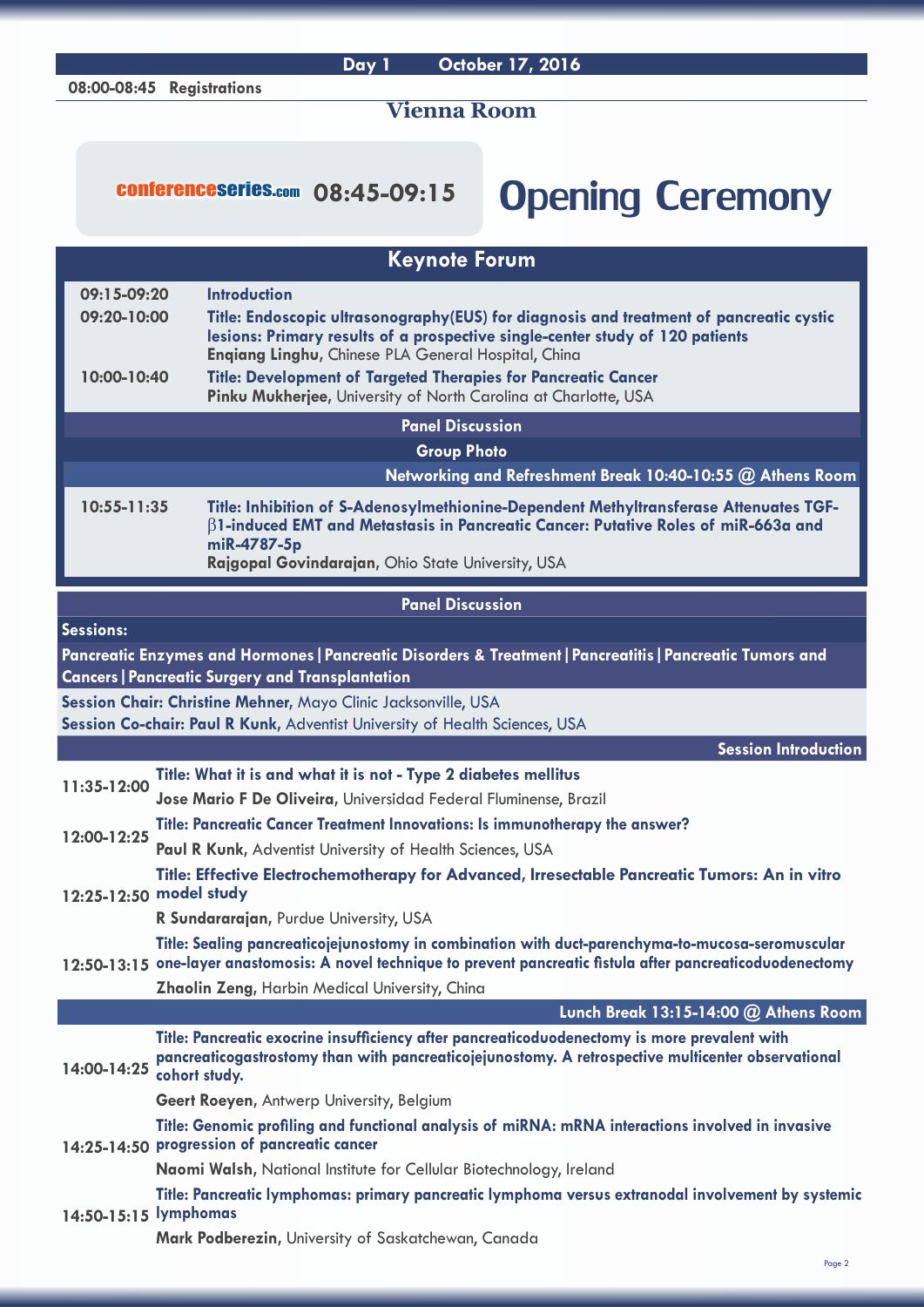#### **15:15-15:40 adenocarcinoma [Title: Tumor cell-derived MMP3 orchestrates Rac1b and tissue alterations that promote pancreatic](http://pancreas.conferenceseries.com/abstract/2016/tumor-cell-derived-mmp3-orchestrates-rac1b-and-tissue-alterations-that-promote-pancreatic-adenocarcinoma)**

**Christine Mehner,** [Mayo Clinic Jacksonville, USA](http://pancreas.conferenceseries.com/speaker/2016/christine-mehner-mayo-clinic-jacksonville-usa)

**Networking and Refreshment Break 15:40-15:55 @ Athens Room**

### **15:55-16:20 [Title: A Multi-targeted Approach to Treating Pancreatic Cancer](http://pancreas.conferenceseries.com/abstract/2016/a-multi-targeted-approach-to-treating-pancreatic-cancer)**

**Vasileios Askoxylakis,** [Merrimack Pharmaceuticals, USA](http://pancreas.conferenceseries.com/speaker/2016/chrystal-u-louis-merrimack-pharmaceuticals-usa)

#### **Workshop**

**16:20-17:20 [Title: Radiologic evaluation of pancreatic cystic lesions](http://pancreas.conferenceseries.com/abstract/2016/radiologic-evaluation-of-pancreatic-cystic-lesions)**

**Murat Acar,** [King Hamad University Hospital, Bahrain](http://pancreas.conferenceseries.com/speaker/2016/murat-acar-king-hamad-university-hospital-bahrain-1592292679)

**Panel Discussions**

**Day 2 October 18, 2016**

#### **Vienna Room**

#### **Keynote Forum**

| 09:30-09:40     | <b>Introduction</b>                                                                                                                                                                                                                           |
|-----------------|-----------------------------------------------------------------------------------------------------------------------------------------------------------------------------------------------------------------------------------------------|
| 09:40-10:20     | Title: Novel nutraceuticals GZ17-06.02 suppresses pancreatic cancer tumorigenesis and<br>metastasis by inhibiting cancer stem cells<br>Animesh Dhar, University of Kansas Medical Center, USA                                                 |
| $10:20 - 11:00$ | Title: Conquering K-RAS-Driven Human Pancreatic Cancer by Attacking its Achilles'<br>Heel, SIAH Proteolysis - A Major K-RAS Vulnerability and K-RAS Downstream Signaling<br>"Gatekeeper".<br>Amy H Tang, Eastern Virginia Medical School, USA |

#### **Networking and Refreshment Break 11:00-11:15 @ Athens Room Panel Discussions**

| <b>Sessions:</b>                                                                                                                                                                   |                                                                                                                                                               |  |  |
|------------------------------------------------------------------------------------------------------------------------------------------------------------------------------------|---------------------------------------------------------------------------------------------------------------------------------------------------------------|--|--|
| Pancreatic Diseases and Disorders   Advanced Pancreatitis Treatment   Pancreatic Surgery and<br>Transplantation   Pancreatic Stellate & Stem Cells   Pancreatic Tumors and Cancers |                                                                                                                                                               |  |  |
| Session Chair: Animesh Dhar, University of Kansas Medical Center, USA                                                                                                              |                                                                                                                                                               |  |  |
| Session Co-Chair: Jose Mario F De Oliveira, Universidad Federal Fluminense, Brazil                                                                                                 |                                                                                                                                                               |  |  |
|                                                                                                                                                                                    | Session Introduction                                                                                                                                          |  |  |
|                                                                                                                                                                                    | Title: What are the roles of ace-inhibitors and angiotensin receptor blockers in adult diabetics with<br>11:15-11:40 hypertension or chronic kidney diseases? |  |  |
|                                                                                                                                                                                    | Jose Mario F De Oliveira, Universidad Federal Fluminense, Brazil                                                                                              |  |  |
|                                                                                                                                                                                    | Title: RABL6A, a novel oncogene required for Akt-mTOR and Myc signaling in pancreatic<br>11:40-12:05 neuroendocrine tumor cells                               |  |  |
|                                                                                                                                                                                    | Dawn E Quelle, University of Iowa, USA                                                                                                                        |  |  |
| 12:05-12:30                                                                                                                                                                        | Title: Pancreatic peripheral primitive neuroectodermal tumor diagnosed by endoscopic ultrasound                                                               |  |  |
|                                                                                                                                                                                    | Flavio Amaro Oliveira Bitar Silva, Santa Casa de Sao Paulo, Brazil                                                                                            |  |  |
| 12:30-12:55 pancreatitis                                                                                                                                                           | Title: The effects of hydroxyethyl starch resuscitation on the early stage of severe acute                                                                    |  |  |
|                                                                                                                                                                                    | <b>Chong Yang, University Hospital of Electronic Science and Technology, P R China</b>                                                                        |  |  |
|                                                                                                                                                                                    | Lunch Break 12:55-13:40 @ Athens Room                                                                                                                         |  |  |
| 13:40-14:05 treatment                                                                                                                                                              | Title: The immune response contribution to pancreatic tumorigenesis in animal models by Reg3g                                                                 |  |  |
|                                                                                                                                                                                    | Ming Xiang, Huazhong University of Science and Technology, China                                                                                              |  |  |
| 14:05-14:30                                                                                                                                                                        | Title: Stented pancreaticoduodenectomy: Does it lead to decreased pancreatic fistula rates??                                                                  |  |  |
|                                                                                                                                                                                    | Sajida Qureshi, Dow University of Health Sciences, Pakistan                                                                                                   |  |  |